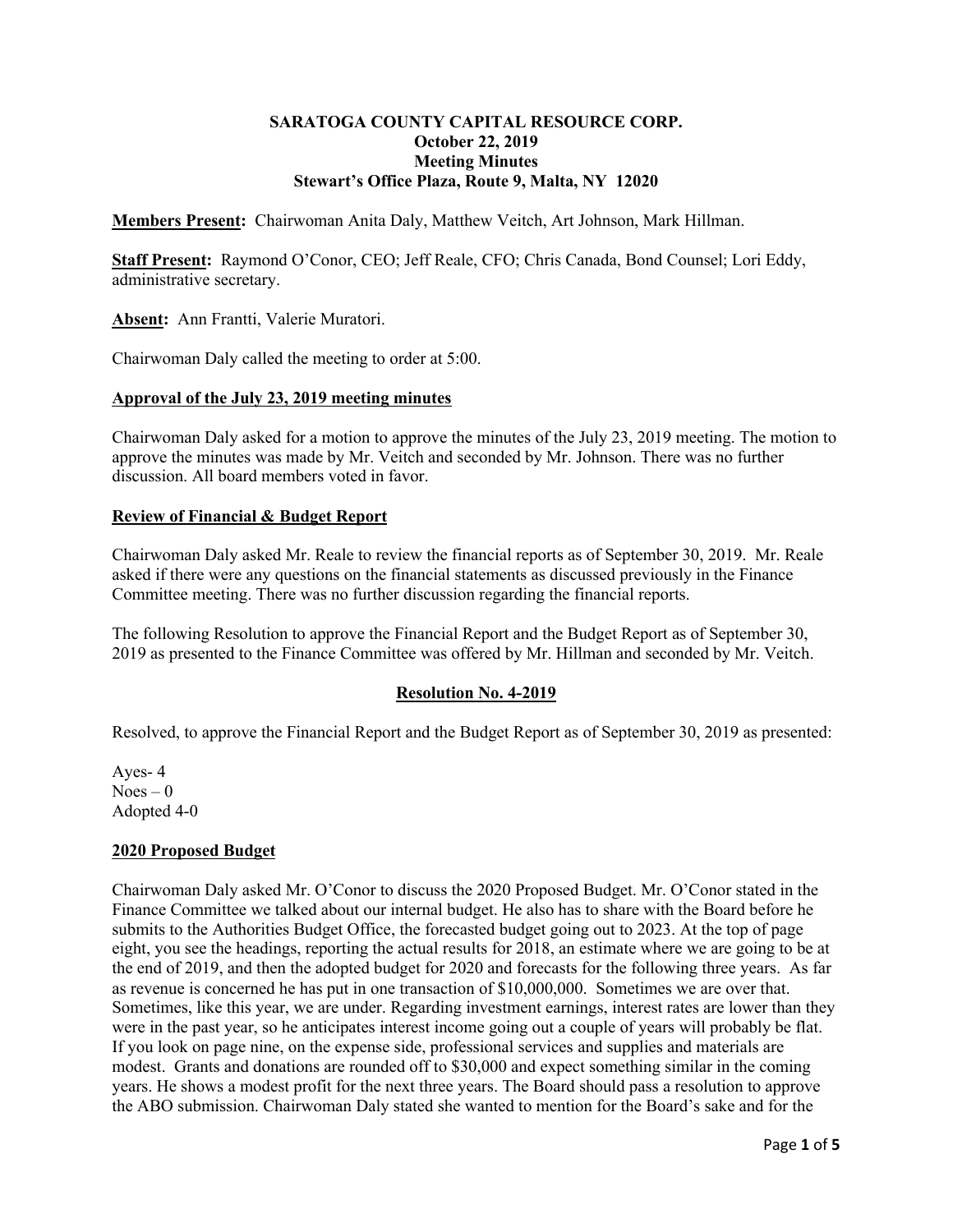2020 Budget under Community Development Grants, that \$30,000 basically is the Chamber Program that we sponsored, the Institute of Management Program which was sponsored at \$27,000.00 and \$1,500.00 for the County Veterans Foundation. Chairwoman Daly stated under Dues and Membership Fees we have the NYSAC membership and the Chamber of Commerce memberships. We keep a line item for conferences because there has been in the past, and she is sure there will continue to be, particularly with NYSAC, opportunities to participate in workshops and different networking opportunities. Chairwoman Daly asked if someone would like to offer the 2020 Budget for approval.

The following resolution to approve the 2020 Proposed Budget was offered by Mr. Veitch and seconded by Mr. Johnson. There was no further discussion.

### **Resolution No. 5-2019**

Resolved to approve the 2020 Proposed Budget and ABO Budget Report with an amendment to Other Professional Services, increasing it to \$3,000.00.

 $Ayes - 4$  $N$ oes – 0 Adopted  $4-0$ 

# **Authorities Budget Office Conduit Debt Report:**

Mr. O'Conor wanted to make the Board aware that along with many other Public Authorities, the Comptroller's Office and the Authorities Budget Office looked at our past issuances of debt. One of the issues that they examined, which was the same one that the IRS looked at, was for Saratoga Hospital. Part of that hospital transaction from 2017 was the refinance of existing debt. The Authorities Budget Office believes that we reported the correct amount of total debt, however, that the allocation for the refinance portion of that debt was off by \$50,000. They asked us to amend that report from 2017 to move \$50,000.00 from new debt to refinanced debt. It was debt issued by the IDA in the past. Mr. O'Conor thought we reported it accurately, but the ABO said to change it. The matter does appear in a public report.

### **Report on the IRS Matter:**

Mr. O'Conor stated, if everyone recalls, the IRS questioned the tax-exempt status of that same 2017 Saratoga Hospital debt issue and we hired Chris Canada and his firm to represent us in response to the IRS over that matter. Mr. Canada stated if you look on page ten, after responding to the IRS it issued a letter that says we are fine. The interest on the bonds remains tax exempt for federal tax purposes. He will contact the Hospital to let them know about this. The fees incurred by his firm will be borne by the Hospital. Mr. O'Conor stated if you remember the crux of the matter was the IRS claimed that the cost of issuance, our fees, other expenses of Bond Counsel, etc., exceeded 2% of the amount being financed when in fact, it did not. So, Mr. Canada, his firm and Saratoga Hospital put together the necessary documentation to show that those expenses were indeed less than 2% of the debt issued. Mr. O'Conor thanked Mr. Canada for the work done on this matter.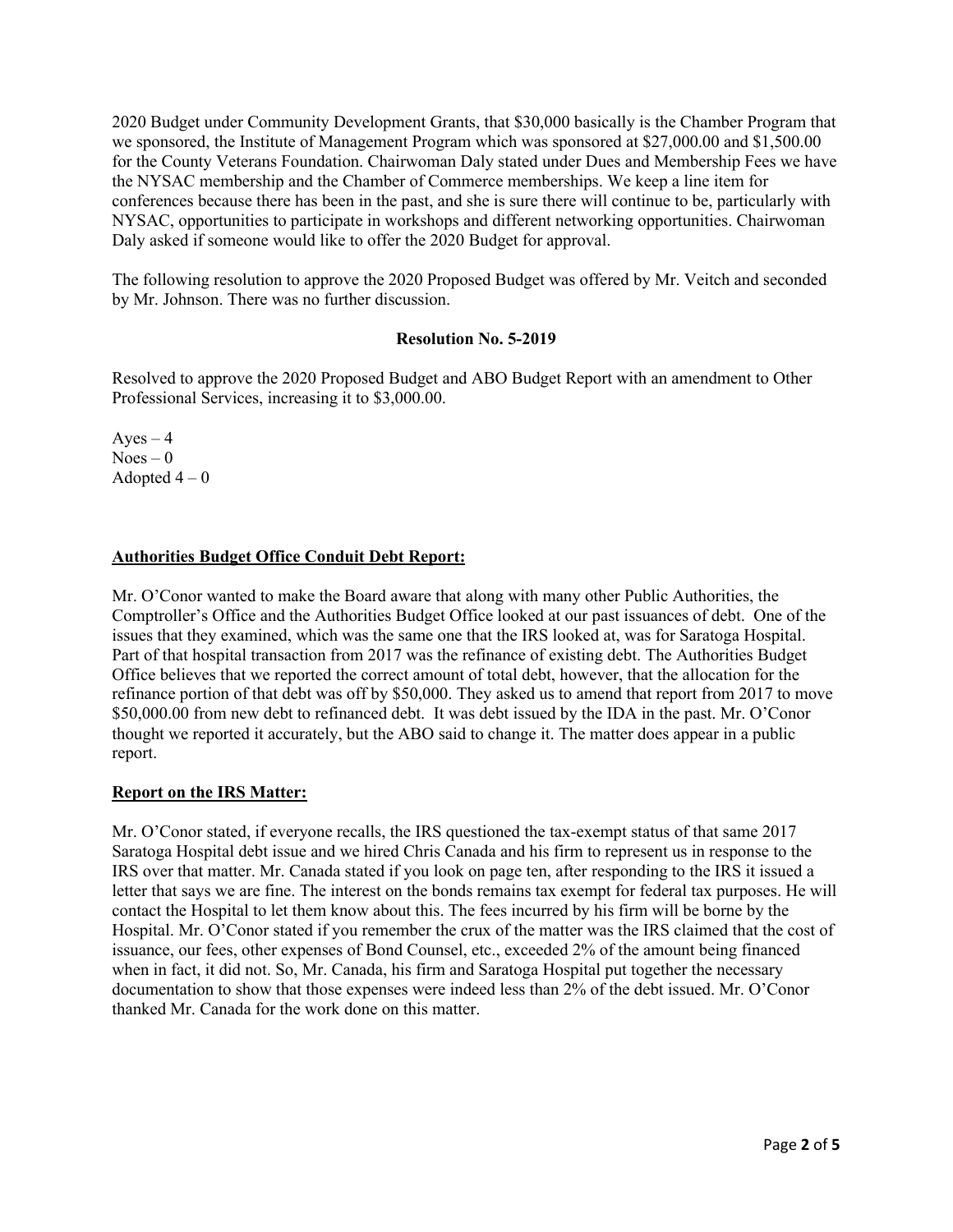### **Invoices for approval:**

Chairwoman Daly stated you will see the Saratoga County Veterans Service Agency invoice is for \$1,500.00 that was included in our budget. Chairwoman Daly asked for a motion to approve the three invoices as presented in the amounts of \$115.00 to Lori Eddy, Web Instinct – website updates \$120.00, Saratoga County Veterans Service Agency, \$1,500.00, as well as the payment of \$2,000.00 to the Saratoga County Prosperity Partnership for the Live Stories subscription. A motion to approve the payments was made by Mr. Veitch and seconded by Mr. Johnson. There was no further discussion. All board members voted in favor.

Mr. O'Conor would like to mention one more item with relation to another ABO audit item. Our original website was set up and hosted on the same website as Saratoga County Government. All of our minutes, agendas, documents and policies were on the Saratoga County website. When we created our own website through Web Instinct, all of those documents were supposed to be carried over on to the new website. One document that was missed was our Whistleblower Policy. The ABO examined our website and did not see the Whistleblower Policy. The policy still appeared on the old website, but inadvertently was not posted to the new website. Web Instinct has since posted it to the new website.

# **Renewal of Administrative Secretary Contract**

Chairwoman Daly asked for a motion to approve the Administrative Secretary contract as recommended by the Governance Committee. The motion to approve the Administrative Secretary contract with a \$55.00 hourly rate was made by Mr. Johnson and seconded by Mr. Veitch. There was no further discussion.

### **Resolution 6-2019**

Resolved, to renew the Secretary service contract with Lori Eddy.

 $Ayes - 4$  $Noes - 0$ Adopted 4-0

### **Renewal of CFO Contract**

Chairwoman Daly asked for a motion to approve the CFO contract at a fixed amount of \$2,400.00 per year. The motion was made by Mr. Johnson and seconded by Mr. Veitch. There was no further discussion.

# **Resolution 7-2019**

Resolved, to approve the renewal of the CFO contract with Jeffrey Reale.

 $Ayes - 4$  $Noes - 0$ Adopted 4-0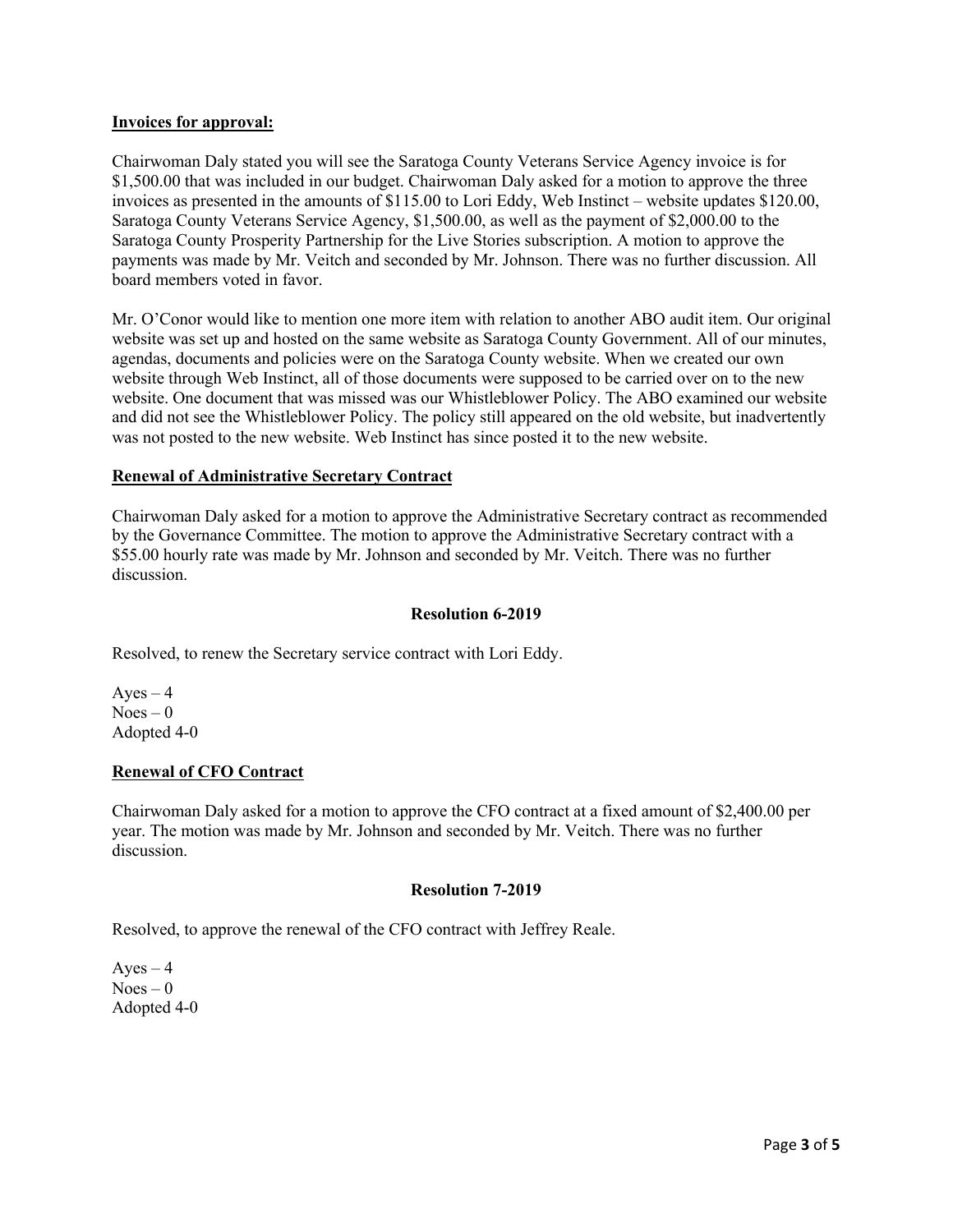# **Renewal of CEO Contract**

Chairwoman Daly asked for a motion to approve the CEO contract as recommended by the Governance Committee, increasing annual compensation to \$36,500.00. The motion to approve the CEO contract was made by Mr. Johnson and seconded by Mr. Hillman. There was no further discussion.

# **Resolution 8-2019**

Resolved, to approve the renewal of the CEO contract with Raymond O'Conor.

Ayes  $-4$  $Noes - 0$ Adopted 4-0

### **Saratoga County Institute of Management Agreement:**

Chairwoman Daly stated the next agenda item is the Saratoga County Institute of Management Agreement. This is a program we sponsor with the Chamber of Commerce. Chairwoman Daly asked Mr. O'Conor to discuss this agenda item. Mr. O'Conor stated that it was recommended we have a written agreement between us and the Chamber of Commerce for the funding of the program. He worked with Kathleen Fyfe at the Chamber to draft an agreement. He sent Mr. Carmiucci a copy. Mr. Carminucci didn't recommend any changes. The agreement states that we will provide \$27,000.00 in funding per year for the program. There is a summary description of how the Chamber will use the funds. Funding must be approved by the Board on an annual basis. Mr. O'Conor stated we should have a motion to approve the grant and agreement between us and the Saratoga County Institute of Management.

Chairwoman Daly asked for a motion to approve the Saratoga County Institute of Management contract as presented in the amount of \$27,000 annually. The motion to approve the contract was made by Mr. Veitch and seconded by Mr. Hillman. There was no further discussion.

### **Resolution 9-2019**

Resolved, to approve the Saratoga County Institute of Management contract as presented in the amount of \$27,000 annually.

 $Ayes - 4$  $Noes - 0$ Adopted 4-0

### **Report on prospects and applications:**

Mr. O'Conor has been in touch with Wesley. He spoke with Brian Nealon a couple of weeks ago and he gave him an update on their capital campaign, the initial phase of which went better than anticipated. Now they are in the broader campaign and he would guess around the second quarter of next year they will probably wrap that up and talk with us about financing. Mr. Hillman questioned if that was in the \$10,000,000.00 range? Mr. O'Conor stated he is not sure what the amount is, but it could be.

Mr. O'Conor stated in addition, he stopped at the Hudson Headwaters Health Network facility. It is well under construction in South Glens Falls. Chairwoman Daly asked what was their anticipated opening date? Mr. O'Conor stated he thinks they are looking at early 2020.